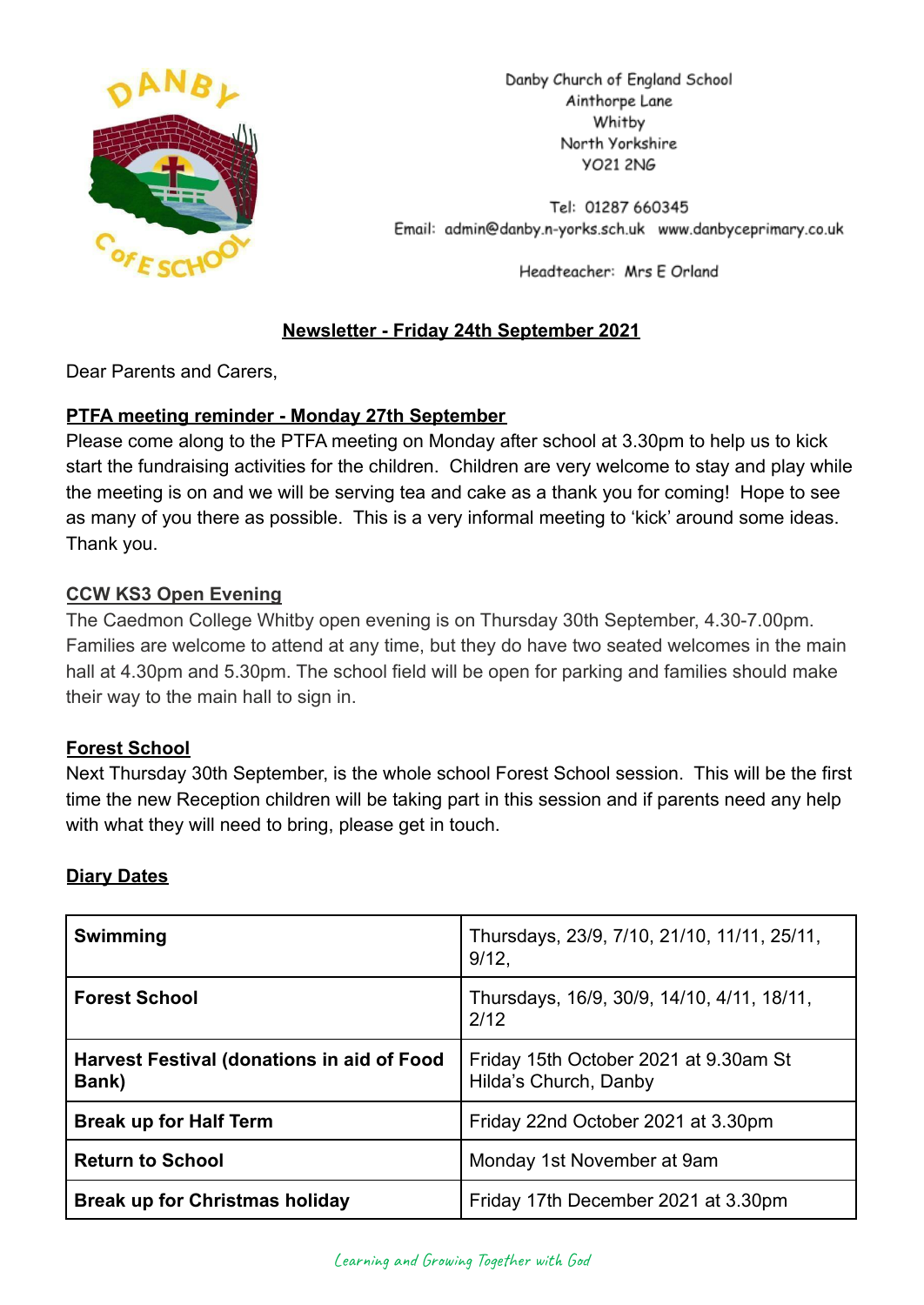Next week I will be at Danby on Monday, Wednesday and Friday and Egton on Tuesday and Thursday.

Have a lovely weekend.

With best wishes,

Loz Orland

Liz Orland Headteacher

# **The information below has not changed but is still relevant.**

#### **Covid-19 current rules on self isolation**

Individuals are not required to self-isolate if they live in the same household as someone with COVID-19, or are a close contact of someone with COVID-19, and any of the following apply:

- they are fully vaccinated
- · they are below the age of 18 years and 6 months
- · they have taken part in or are currently part of an approved COVID-19 vaccine trial
- · they are not able to get vaccinated for medical reasons

Instead NHS Test and Trace will make contact and advise that a PCR test is taken.

Therefore, children are allowed to come to school even if someone in their household has tested positive but only if they have no symptoms themselves.

Pupils, staff and other adults must not come into the school if they have symptoms, have had a positive test result or other reasons requiring them to stay at home due to the risk of them passing on COVID-19 (for example, they are required to quarantine).

### **School Cook Position at Egton School**

We have been asked to share the following information regarding recruitment to fill the post by County Caterers.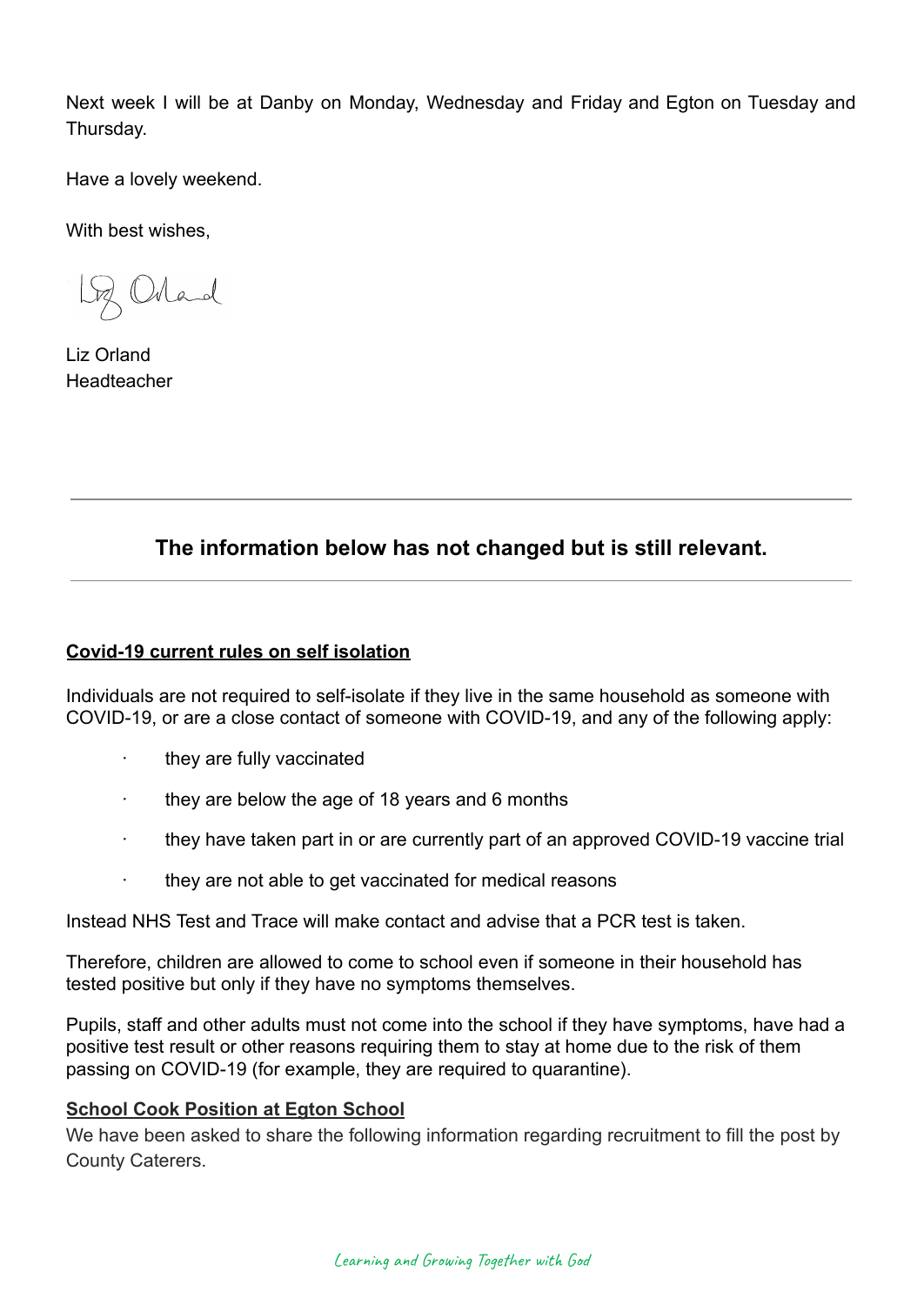*We have an opportunity to join our catering team where you will be providing tasty, nutritious, home-cooked meals made from locally sourced fresh produce*

*North Yorkshire County Caterers is a 'fresh food' organisation encouraging children and young people to choose nutritious meals. We are proud to offer a wide choice of healthy options to our children encouraging them to eat well and fuelling their appetite for learning.*

*We are recruiting a Cook at Egton CE Primary School*

*As a Cook you will be delivering an effective catering service operating to the highest standards of food safety.*

*Your role will require you to prepare, cook and serve meals to pupils and staff as well as other kitchen management duties ordering of food, stocktaking and administration, , washing up and cleaning the kitchen and dining areas.*

*As a valued member of our hard-working team you will be reliable, dependable and committed to providing healthy wholesome dishes, working typically 9.00am to 14.00pm totalling 25 hours per week over 5 days. Depending on meal uptake. No weekend work! You will work term time weeks only however you will receive equal monthly payments throughout the year. For this you will be paid £10.21per hour in addition to annual holiday and Bank Holiday entitlement.*

*What can we offer you?*

*You could find working for North Yorkshire County Council more rewarding than you first thought.*

- *· Competitive rate of pay*
- *· Excellent Local Government Pension Scheme*
- *· 23 days holiday per year plus Bank Holidays*
- *· Access to range of benefits and discounts including green car scheme, childcare vouchers and home technology scheme*

*Click on our Total Rewards Brochure at the bottom of this advert to see the full range of benefits*

*This post requires an Enhanced DBS, the cost of which will be met by the Employer*

*Internal: to apply for this role, please click on the 'apply' option. External: to apply for this role, please visit www.nyccjobs.co.uk and submit an online application.*

*If you would like any further information please contact*

*Sharon Armstrong Tel Number 07977281961*

#### **Breakfast Club**

Just a reminder that breakfast club is available daily from 8am. Bookings are not always necessary. £2.50 per child including breakfast.

Learning and Growing Together with God